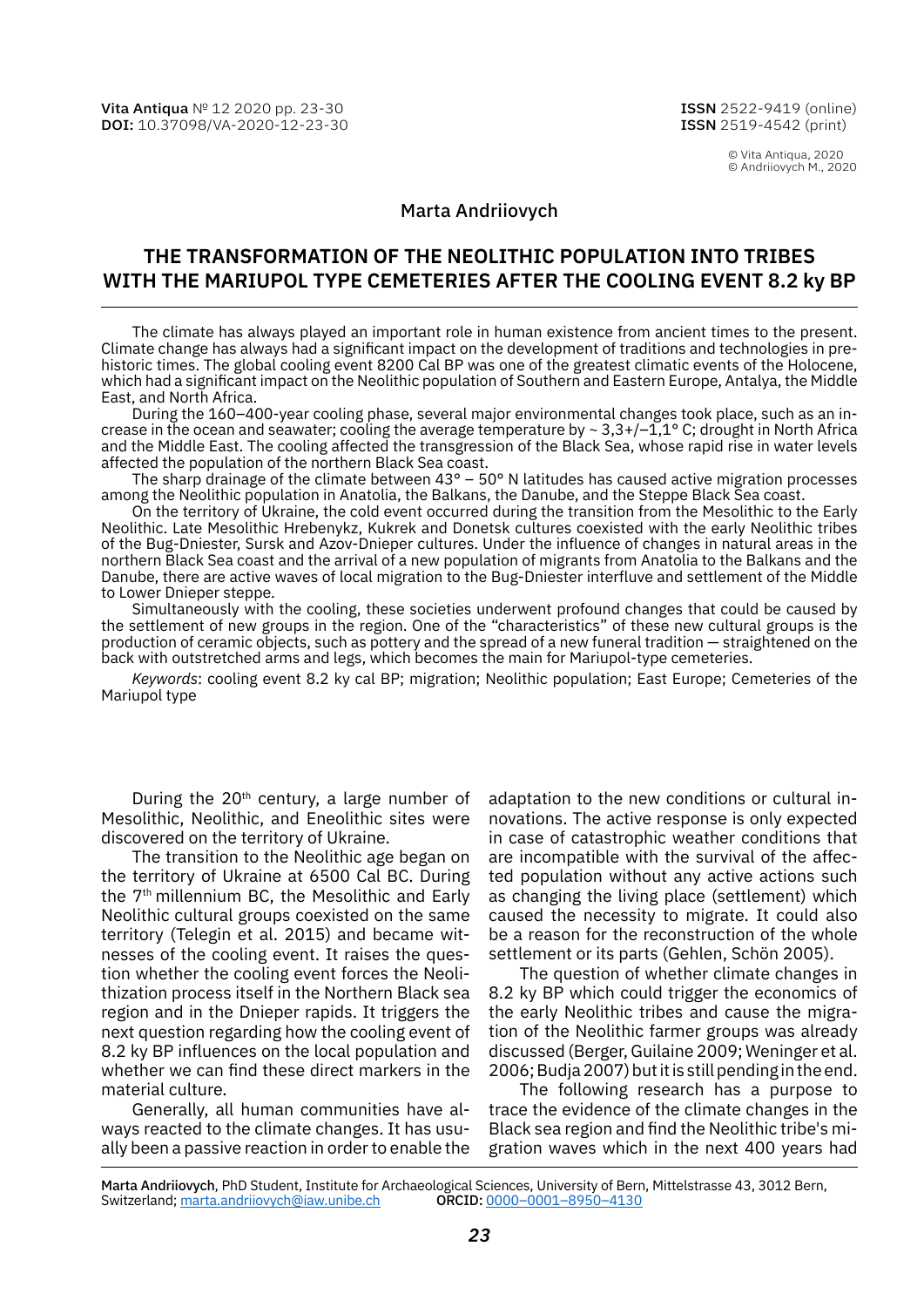created the population in the Middle and Lower Dnieper region.

The event 8.2 KY happened during the cooling phase dated 8600 and 8000 BP. The event was detected in multiple paleoclimatic records from the Greenland ice cores and a variety of sedimentary records (Morrill et al. 2013) (Fig. 1).

All available data about climate events for the Eastern Europe region is based on the pollen analyses. The analyses indicated the decrease of Alnus, Corylus, and Ulmus pollen, and registered the 8200 Cal BP abrupt climatic cooling.

During the 160–400-year cooling phase, several major environmental changes took place:

- the increase of water in the ocean and seas;
- the cooling of the average temperature by  $\sim$  3.3+/-1.1 $\rm{^{\circ}}$  C;
- the aridification of the North Africa and the Middle East
- · "an abrupt change to colder/dryer conditions in the otherwise warm and humid conditions of the early Holocene, in the entire Mediterranean (Ariztegui et al. 2000).

During the time period ca. 8250–8000 Cal BP, the regions such as Levante, Anatolia, Mesopotamia, Greece, Bulgaria experienced unusually cold/dry climatic conditions» (Weninger et al. 2006). According to M. Budja, the regions with the temperature around 43° – 50° N in respond to cooling event had wetter climate, while other latitudes suffered due to the drier weather conditions (Budja 2007).

The Event 8.2 ky BP triggered the transgression of the Black sea, which rose to the 45 m up (Zaliznyak 2008).

Each transgression of the sea level caused drier weather conditions on the West-North and North Black sea region and influenced the changes of the terrestrial ecosystems, the reason why forest ecosystem became forest–steppe, forest– steppe to steppe, and steppe became closer to the semi–desert ecosystem. Together with the regression of the Black sea, there was a reverse process too (Fig. 2). The changes in the ecosys‑ tems directly influenced traditions of the domes‑ tic economy and caused crises which caused the migration depending on the natural ecosystems (Kotova, Makhortych 2010). It also applies to the negative natural changes that took place in Ana‑ tolia and the Levant – a sharp precipitation rate decrease made impossible farming in the region. Together with aesthetic processes in the Black sea, we are able to track the migration processes alongside the Dniester, Bug, and Dnieper rivers, where the groups–in–migration with transgression moved in the northwest and northeast directions.

In his research about the climate forcing at the Neolithic population, B. Weninger concluded that the most considerable influence of the 8.2 ky event was detected in Central Anatolia according to the analyzed  $C<sup>14</sup>$  data. After that research, the famous settlement at Catalhöyük East was deserted abruptly but then was re– occupied on the other side of the hill as Catalhöyük West. It is also remarkable to mention that a considerable number of archaeological sites in the Eastern Mediterranean were first occupied at about 8200 BC (in North-West Anato‑ lia: Hoca Çeşme IV; in Greece: Nea Nikomedeia, Achilleion, Sesklo; in Bulgaria: Ovcarovo–Platoto (Weninger et al. 2006), Karanovo–Anzabegovo (Gehlen, Schön 2005)). The drying of the cli‑ mate in the central Anatolia caused the migration of early farmers out from Anatolia to Greece (Thessaly and Greek Macedonia) and Bulgaria (Weninger et al. 2006). Regarding the influence of the 6200 Cal BC with newcomers from Anatolia, Gehlen (2005) speculated that on the settle‑ ment of Thessaly the extension of the Neolithic land cultivation had begun before the 8.2 ky event but it could be still related to the start of the new phase of the settlement. However, the Anatolian population already remained at the phase of the Pottery Neolithic and was close to the transition to the Chalcolite, while the Greek cultures remained at the pre–pottery Neolith phase. The Iron Gates, at the same time, moved to the Neolithic cultural Phase III and had the first founds of Starchevo pottery and new silex technics (Gehlen, Schön 2005).

L.L. Zaliznyak assumes that the transgression of the Black sea may be associated with the appearance of sites of Hrebenyky culture in Ode‑ sa and Mykolayiv in the second half of the VII millennium BC. The Proto–Neolithic Hrebenyky type flint processing technique was brought to the territory of Ukraine from the Balkan‑Danube region, where it appeared from people from the Middle East. In addition, typical trapezium of the Hrebe‑ nyky type is recorded in the pre–ceramic Neolithic–first part VII millennium BC of preceramic Thessaly (Agros, Protosesklo, Nea Nicomedia). The technology also extends to the territory of Romania (Ripicine, Izvor), Danube (Lepenski Vir), and Dniestr region (Soroky, pre–ceramic layers) (Zaliznyak 2008). Similarly, L.L. Zalizniak and O.V. Dyachenko underline the tendency that in order to reduce the «demographic pressure» on the territory, the population was pushed further into the Bug‑Dnieper interfluve with each new drier–phase of climate in the region (Zaliznyak 2008; Dyachenko 2010). They assume that each group of the newcomers' tribes that came to the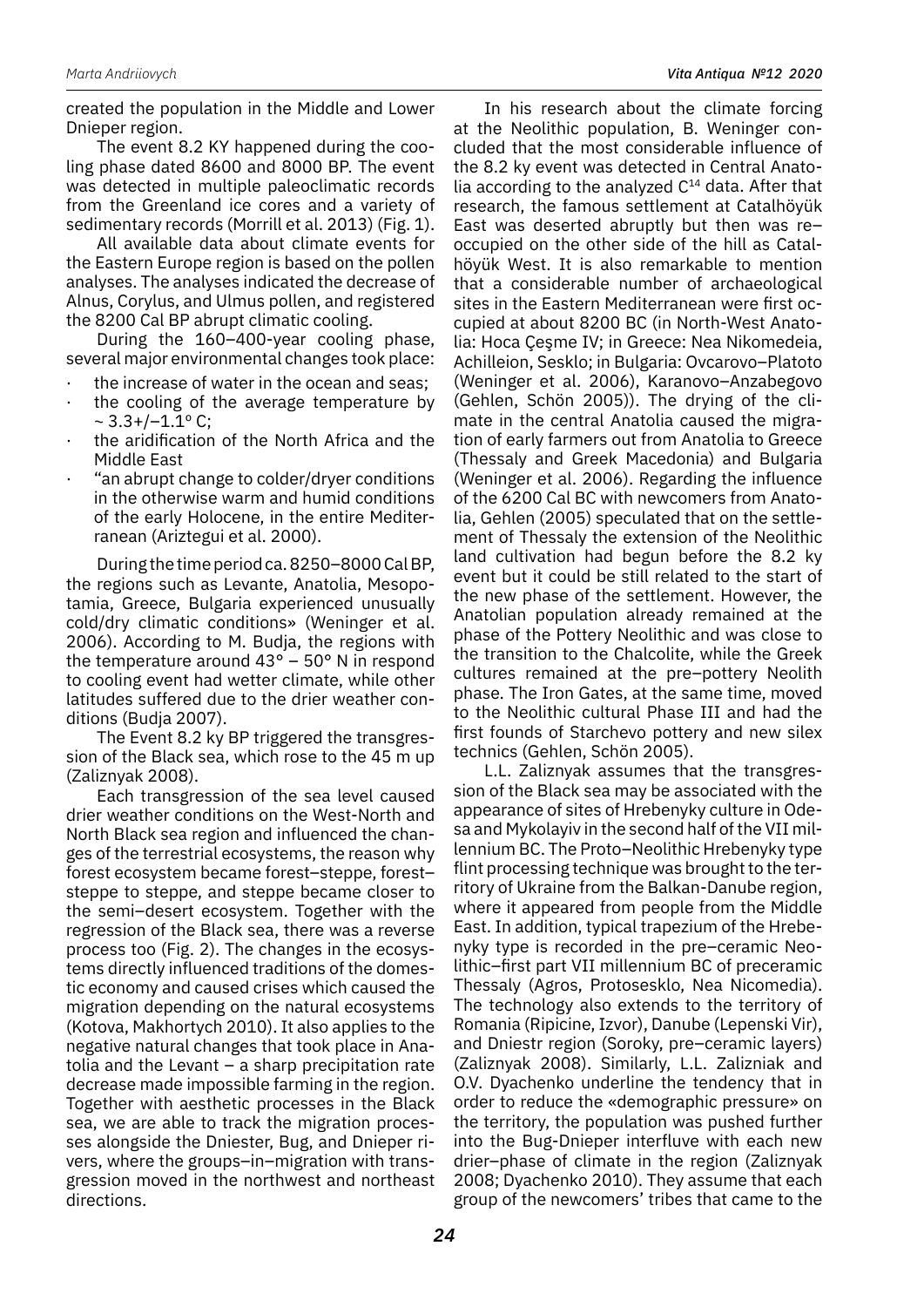region was caused by the wave of the climate changes that pushed a part of the "local-cohabitants" to the Northern Black Sea region like in a "domino–effect".

Then, the cultural groups of the Kukrek tradition on the Southern Bug river in the VII millennium BC. They adopted from the migrants of the Krish culture from the Dniester region the Neolithic pressure processing technique of the flint and adopted the first skills of ceramic production, as well as agriculture and cattle breeding. As a result, the Bug-Dniester culture became common. And again, during the VI millennium, they were displaced by a wave of immigrants LBK and Kukuteni–Trypillya) in the middle Dnieper and Kyiv Polissya who, in turn, influenced the formation of the Dnieper‑Donetsk and Neman cultures (Zaliznyak 2008; Shydlovskyi, Morozova 2020).

Kotova assumed that during the aridization 6300 BC with the migration of the group with the Hrebeneky culture of the steppe Azov Sea in the Dnieper valley together with the locals with Kukrek culture appeared Surska culture. Together with aridization, it also contributed the do‑ mesticated animal breeding, and pottery from the Rakushechny Yar. These groups moved along the rivers to the North (Kotova, Makhortych 2010).

At the end of the VII and the beginning of the VI Millenium BC on the territory between the Bug river and the alongside the Dnieper rapids Bug‑Dniester, Azov‑Dnieper, and Surska cultures were already formed. Their inhabitants formed cultural groups which belonged to the different Mariupol type cemeteries.

Cemeteries were mostly attributed to the Azov-Dnieper culture. However, the close contacts in the region between the population obligate us to count with the cross–influences be‑ tween these cultures as well as other neighboring cultures as the Dnieper‑Donetsk, Donetsk, Neman, Volynska cultures.

In Ukraine, alongside the Dnieper rapids and in the Azov steppe were founded 24 big Neolithic cemeteries from 1930 to 1985 by M. Makarenko (Mariupol cemetery, 1930), O.V. Bodyanskyi (Ne‑ nasyteckyy threshold cemetery, 1951; Maryivka cemetery, 1956; Lysa Hora cemetery, 1959), A.V. Dobrovolskiy (cemetery near village Chapli, 1954), M.Ya. Rudunskiy (Vovnygy I cemetery, 1955; Vovnygy II cemetery, 1956), A.D. Stolyar (Second Vasylivka cemetery, 1953), D.Ya. Telegin (Vilnyanske Cemetery, 1955; Mykilske Cemetery, 1959 and 1967; Vasylivka V cemetery, 1968; Yasynovate cemetery; Deriivka cemetery, 1967), O.G. Shaposhnikova (cemetery near village Kapu‑ lovka, 1970), A.A. Shchepiskiy (cemetery near village Dolynka, 1965) and other (Telegin, 1991).

Already at the end of the XX century, D.Ya. Telegin speculated that the ritual of the Mariupol–type cemeteries was also formed under the influences of the migration waves from the Near and Middle East region. All cemeteries were united under the common name of the first opened cemetery in Mariupol.

The stratigraphy of the cemetery defined in two periods A and B (Figure 3). Period A was related to the common collective graves in the rounded pits, during the period B, the graves usually had trench forms with collective graves, or pairs, and in the Eneolithic time there were in‑ dividual graves. The bodies lied in the extended supine position. The skeletons from the earliest time were later moved to the funeral rituals. We can track it particularly in the Lysa Hora where there was a special pit with 17 skulls inside, obviously from the removed graves. The remarkable is that the graves were accomplished with a large amount of red ochre and grave goods (Bodyanskyyi O.V., 1961).

It was quite typical for the cemeteries: fish and deer teeth, turtle, flint tools and bone brace‑ lets (Vasylivka II), fragments of pottery with ei‑ ther stroked or comb ornamentation, decorated bone plate of Mariupol–type, deer and fish tooth pendants, flint knives, annular beads, spear points and flint scraper (Deriivka 1).

The pottery was founded in big quantities near 60 pots in Lysa Hora and Mykilske cemeteries, which formed a part of the funeral and crashed during the ritual. Besides, in smaller amounts as only several sherds were founded at Yasynovate, Deriivka and Vovnygy Left Bank cemeteries, which also belonged to the period B.

In 1990-ties the periodization of the cemeteries was conducted by correlating the burials rituals with the grave goods. The major goal of this paper is to review this with a contemporary method using the latest available  $14C$  data. We performed a comprehensive collection of published 14C data from journal articles and monographic publications to establish a database for the Neolithic and Eneolithic cemeteries and settlement sites in the Middle and Lower Dnieper region. We collected 244 published 14C dates from 40 sites, including 106 dates from 13 cemeteries. All data selected for further analysis with R were cleaned and structured into columns: 'site', 'lab code', 'data BP', and 'std (stan‑ dard deviation)'.

A quantitative analysis was carried out using the statistical software R and R-Studio. In order to calibrate old and new data uniformly using the current calibration curve IntCal20 (Reimer et al. 2020) and to summarize the data in a structured way according to phases, we used the R package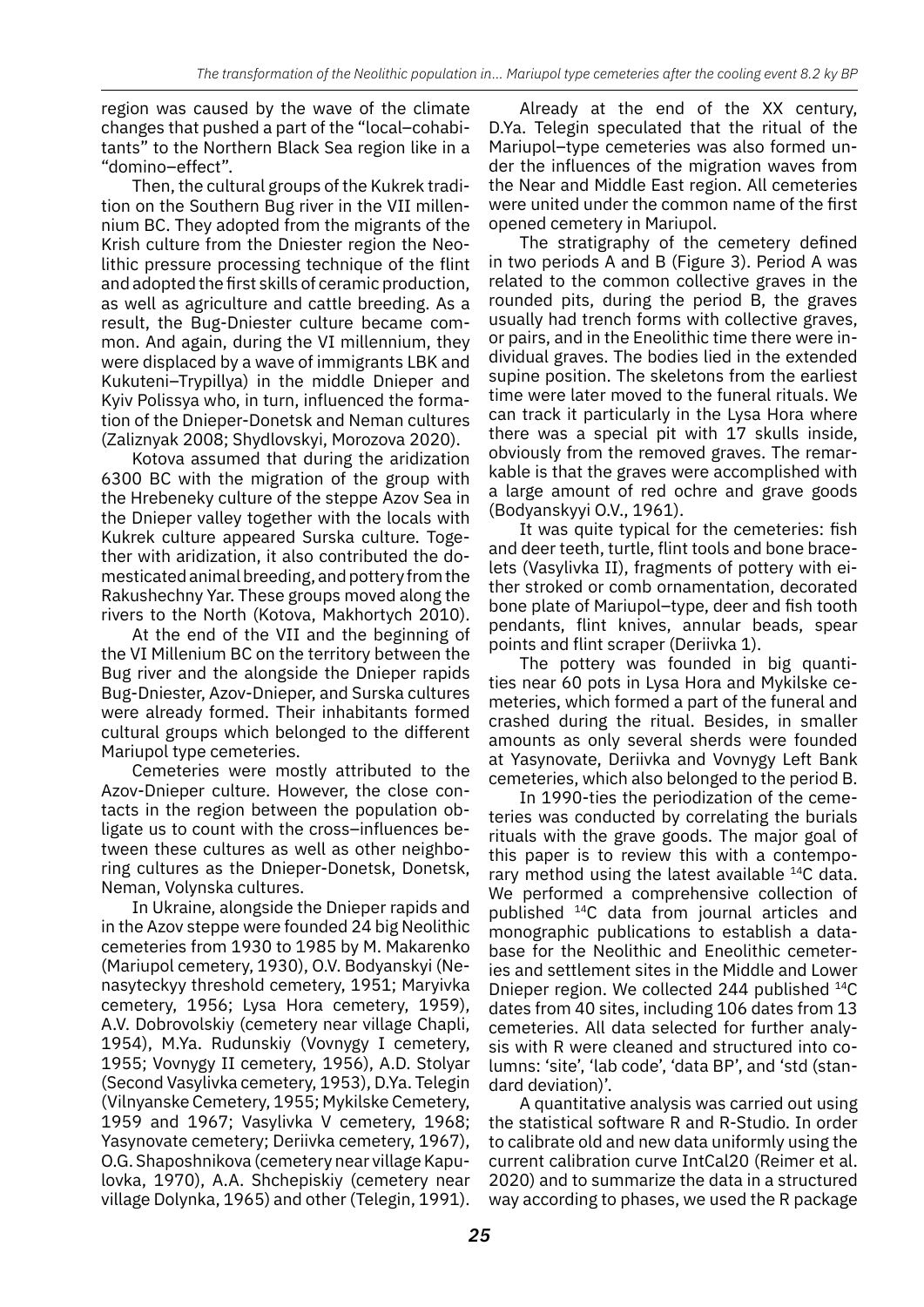'oxcAAR'. The data were restructured so that for each site a sequential calibration with standard boundaries was performed. Within these, a KDE plot (Bronk, Ramsey 2017), or in the case of only one date per site, a cumulative plot, was then created for a visualization of the potential runtime of each site. As a result, we obtained statistical plots with the calibrated time periods of the existing cemeteries and settlement sites. This provides us with information about which Neolithic sites were contemporaneous with each other and which sites were earlier or later (Figure 4). Unfortunately, so far, the available 14C data from cemeteries is limited, but we can state with high probability that the majority of the cemeteries were in use in the same time during Period B.

As reported by Pothekhina 'The mtDNA analysis of the most present–day haplogroups founded in Europe likely evolved in the Middle East about 40.000 years ago. At that time, the branches of the  $N^*$  node diffused in Europe through Anatolia and across the lower Danube Basin. Other branches of the same node, notably members of the J/T cluster, advanced in Europe via the same route with the advent of agriculture' (Richards et al. 2000; Roostalu et al. 2007; after Nikitin et al. 2009).

According to M.C. Lillie and I.D. Potekhina, on the Early Neolithic Cemetery were also founded non–local individuals who were related to the ancient hypermorphic north-European population, and individuals were determined as connected to the Middle East region, with date frames between 5616–5090 Cal BC (Lillie et al. n.d.). Besides, were fixed the individuals with C\* node who belonged to the Caucasian population.

The extended supine position of the dead was typical for Western Europe during the late Palaeolithic (Cro-Magnon, Combe-Capelle, Barma-Grande, Arena Candide, etc. (Breul, Lantier 1959, 308–311). In the Eastern Europe, Late Paleolithic burials in different positions were discovered: Contracted - Markina Gora and Kostenky‑18, extended – Sungir, and sitting Kostenky‑2.

During the Mesolithic time, in North Central Europe and Scandinavia there was a common single burial in the extended position with ochre on the cemetery of Vedbaek in Denmark, Zveinieky, Latvia. However, in the middle Danube re‑ gion, and near the Baltic Sea the extended supine position and sitting position were more typical. However, the cemeteries of Schela Cladovei, Vlasac near the Iron Gates in the Middle Danube, and the burials of the settlement of Lepenski Vir were found in the extended position (Telegin 1991).

According to the buried body–position tradi‑ tion, all Neolithic—Eneolithic cultures were divided into the two zones: North European–Siberian zone, and Central European—Middle Asia zone.

The cemeteries of the Mariupol type belong to the North European—Syberian zone: the main markers are the use of the ochre during the ritual and supine position. Nevertheless, I believe we have also some influence from the "southern zone" such as grave goods in the graves, the founds of the mace in the Mariupol cemetery which related to the Bug-Dniester culture. Besides, it is still in question it the "transition zone" between the two major lines does exist. At the same time, on the Mesolithic cemetery of Vasylivka III there were found 7 graves in supine position both individual and in groups. The possibility of the special transition area proved also at the Chapli cemetery, where were excavated graves from Mesolithic (at contracted position) and Neolith (at supine extended position) periods. In this case, Chapli cemetery so fur is a unique site which kept layers with different periods (Telegin 1991). Unfortunately, the anthropological material from Chapli was badly preserved and not able to give us more evident.

Another interesting theoretical connection with the Middle East is the wooden constructions on the cemetery of the Mariupol, graphic reconstruction that you can see. The typical constructions might be on the main big cemeteries of the Mariupol type. The contraction is showed as a wooden longhouse or small huts. It pushed to hypostatize the possible connections with the Anatolian Neolithic tradition of the graves under the houses. Besides, the ritual of the broken pottery during the funeral procession might have had the roots from the tradition that was also traced at Mesopotamia, there were stone vessels broken during the procession (Telegin et al. 1987).

In conclusion, the relatively significant climate changes in the Holocene stable climate 8200 BP cooling event made a huge push for changes in the Middle East, Mediterranean, and Northern Black sea steppe, as well as in the whole Europe. Even if it seems problematical to fix the material culture changes during of 200 years, we can still trace the sequence of changes that took place at that times.

## **Acknowledgments**

I am very grateful to Martin Hinz for his big impact and support in creating R-code for  $C^{14}$ graphic, and for all lessons with R programming.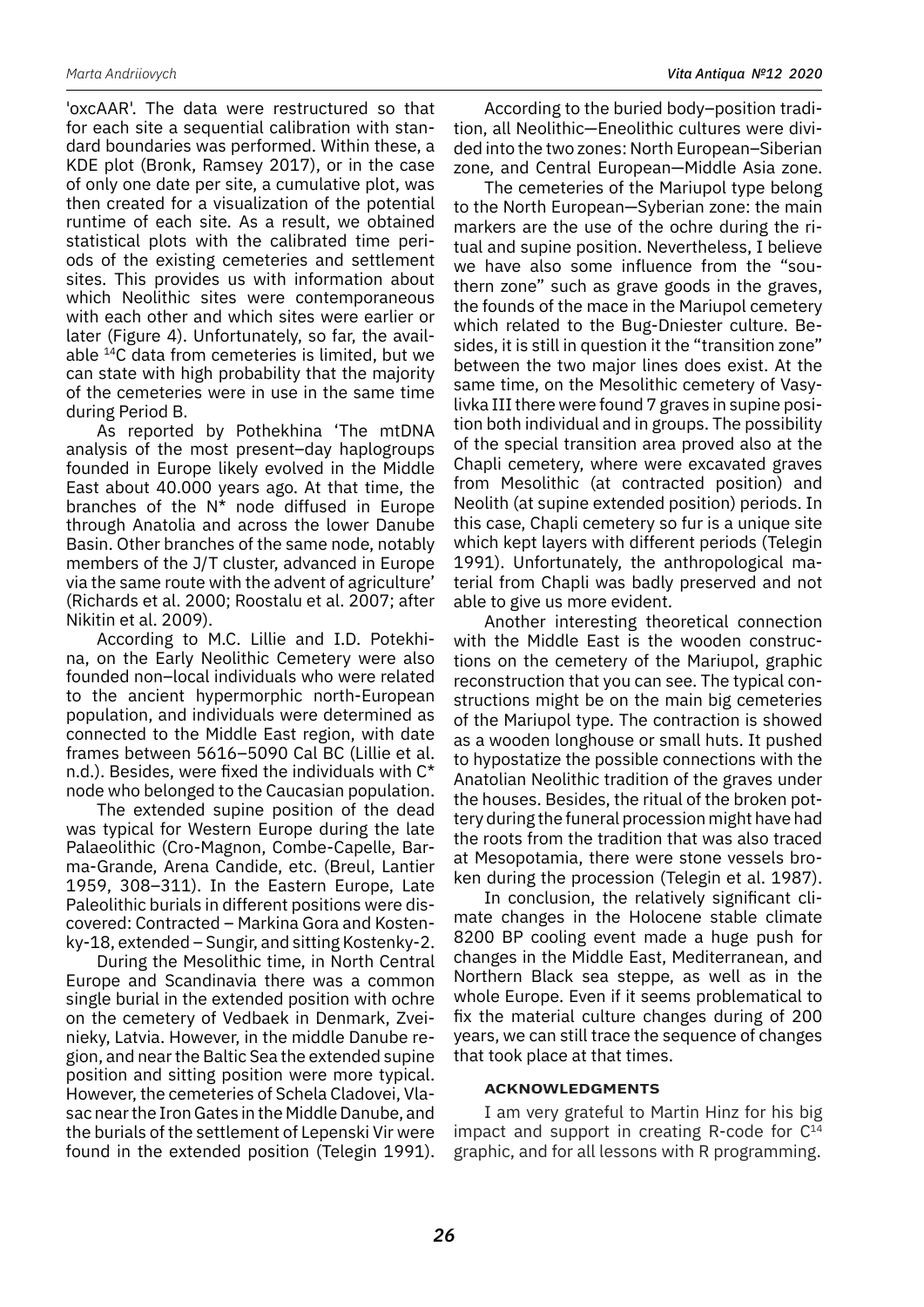#### **REFERENCES**

- Alley, R. B. 2004. GISP2 Ice Core Temperature and Accumulation Data. IGBP PAGES/*World Data Center for Paleoclimatology Data Contribution Series* № 2004–013. NOAA/NGDC Paleoclimatology Program, Boulder CO, USA.
- Bodyanskiy, A. V. 1961. Lysogorskiy neoliticheskiy mogil'nik, *Kratkiye soobshcheniya Instituta arkheologii*, 11: 32–38. (In Russian).
- Bronk, Ramsey, C., 2017. Methods for Summarizing Radiocarbon Datasets. *Radiocarbon*, 59, 1809–1833.
- Budja, M., 2007. The 8200 cal BP "climate event" and the process of neolithization in south–eastern Europe. *Documenta Praehistorica, XXXIV*.
- Dyachenko, A., 2010. Eustatic Fluctuations of the Black Sea Level and Dynamics of the Development of Cucuteni—Tripolye Сommunity Population. *Stratum Plus*, 2, 37–48. (In Russian).
- Gehlen, B., Schön, W., 2005. Klima und Kulturwandel: Mögliche Folgen des "6200 Events" in Europa. Klimaveränderung Kult. Neolit. Gesellschaften Mitteleur. 6700–2200 V Chr Clim. Var. Cult. Change Neolit. Soc. Cent. Eur. 6700–2200 Cal BC, 53–74.
- Kotova, N., Makhortych, S., 2010. Human adaptation to past climate changes in the northern Pontic steppe. *Quaternary International Climate dynamics and prehistoric occupation: Eurasian perspectives on Environmental Archaeology*, 88–94.
- Lillie, M. C., Potekhina, I., Budd, C., Nikitin, A. G., n.d. Prehistoric populations of Ukraine: Migration at the later Mesolithic to Neolithic transition. *New Approaches Using Stable Isotopes and Genetics.*
- Morrill, C., Anderson, D. M., Bauer, B. A., Buckner, R., Gille, E. P., Gross, W. S., Hartman, M., and Shah, A. 2013. Proxy benchmarks for intercomparison of 8.2 ka simulations, *Clim. Past*, 9, 423–432. DOI: 10.5194/cp-9-423-2013
- Reimer, P. J., Austin, W. E.N., Bard, E., Bayliss, A., Blackwell, P. G., Ramsey, C. B., Butzin, M., Cheng, H., Ed‑ wards, R.L., Friedrich, M., Grootes, P. M., Guilderson, T. P., Hajdas, I., Heaton, T. J., Hogg, A. G., Hughen, K.A., Kromer, B., Manning, S. W., Muscheler, R., Palmer, J. G., Pearson, C., Plicht, J. van der, Reimer, R.W., Richards, D. A., Scott, E. M., Southon, J. R., Turney, C. S.M., Wacker, L., Adolphi, F., Büntgen, U., Capano, M., Fahrni, S. M., Fogtmann—Schulz, A., Friedrich, R., Köhler, P., Kudsk, S., Miyake, F., Olsen, J., Reinig, F., Saka‑ moto, M., Sookdeo, A., Talamo, S., 2020. The IntCal20 Northern Hemisphere Radiocarbon Age Calibration Curve (0–55 cal kBP). *Radiocarbon*, 62, 725–757. doi: [10.1017/RDC.2020.41](https://doi.org/10.1017/RDC.2020.41
)
- Shydlovskyi, P., Morozova, Y. 2020. Regional Introduction: Neolithic of Ukraine. *Bern Working Papers on Prehistoric Archaeology*, No. 3. Network in Eastern European Neolithic and Wetland Archaeology. Scientific Cooperation between Eastern Europe and Switzerland, 115–126.
- Telehin, D. I., Potiekhina, I. D., Mallory, J. P., 1987. *Neolithic cemeteries and populations in the Dnieper Basin*, BAR international series. B. A.R, Oxford, England.
- Telegin, D. Y., Lillie, M., Potekhina, I. D., Kovaliukh, M. M., 2015. Settlement and economy in Neolithic Ukraine: a new chronology. *Antiquity*, 77, 456–470.
- Telegin, D. Y., 1991. *Neoliticheskiye mogil'niki mariupol'skogo tipa*. Kyiv. (In Russian).
- Weninger, B., Alram—Stern, E., Bauer, E., Clare, L., Danzeglocke, U., Jöris, O., Kubatzki, C., Rollefson, G., Todorova, H., van Andel, T., 2006. Climate forcing due to the 8200 cal yr BP event observed at Early Neolithic sites in the eastern Mediterranean. *Quaternary Research*, 66, 401–420.
- Zaliznyak, L. L., 2008. Doba katastrof u pervisniy Yevropi ta yiyi istorychni naslidky. *Kam`yana doba Ukrayiny*, 11, 96–115. (In Ukrainian).
- Yanko-Khombakh, V. V., Smyntyna, Ye. V., Kadurin, S. V., Larchenko, Ye. P., Motnenko, I. V., Kakaranza, S. V., Kiosak, D. V., 2011. Kolebaniya urovnya Chernogo moray i adaptatsionnaya strategiya drevnego cheloveka za posledniye 30 tyshyach let. *Geologiya I Poleznyye Iskopayemyye Mirovogo Okeana*, 61–94. (In Russian).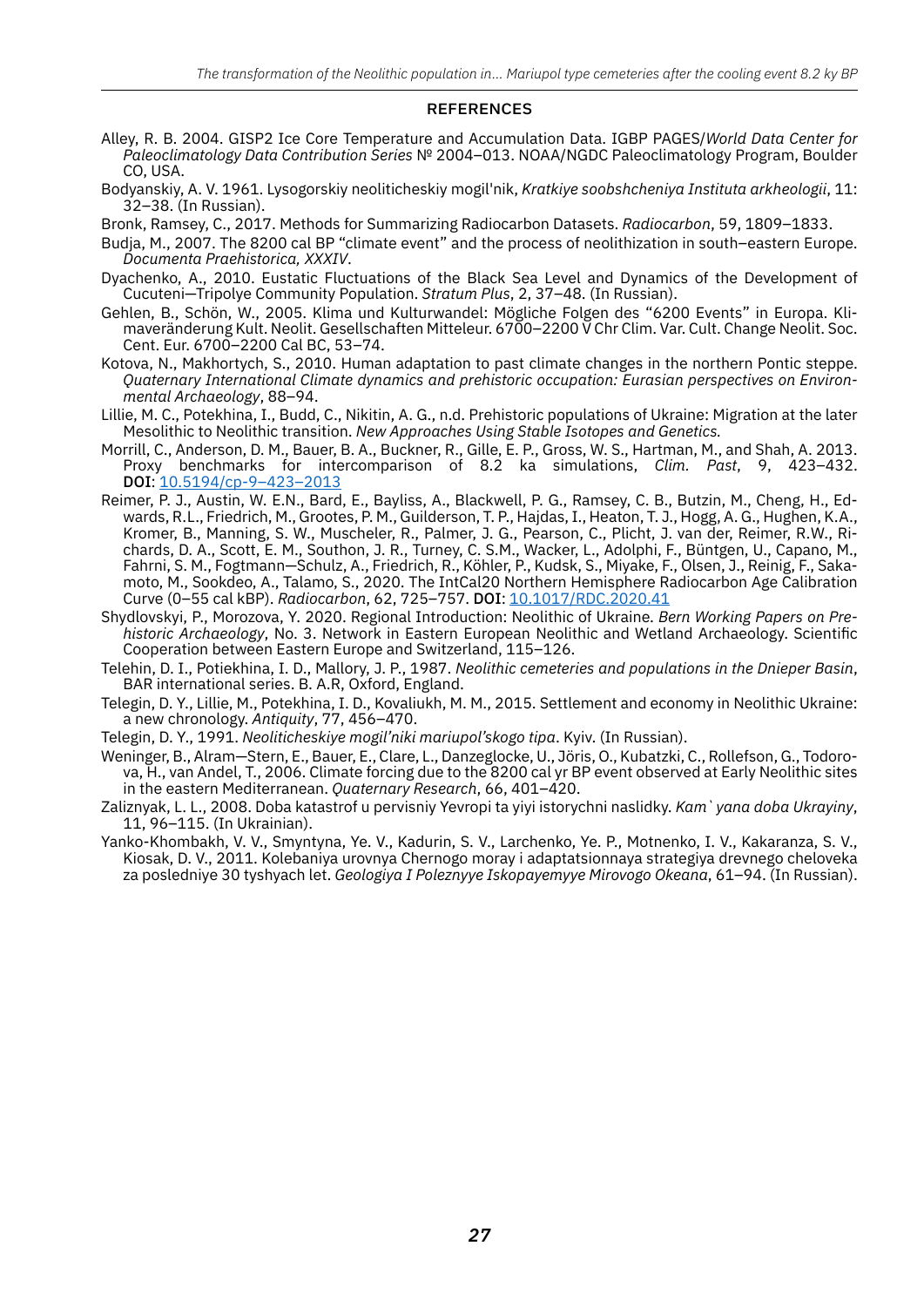#### **ТРАНСФОРМАЦІЇ НЕОЛІТИЧНОГО НАСЕЛЕННЯ У ПЛЕМЕНА З МОГИЛЬНИКАМИ МАРІУПОЛЬСЬКОГО ТИПУ ПІСЛЯ ПОХОЛОДАННЯ 8200 р. тому**

Для людини клімат завжди відігравав важливу роль у її існуванні від найдавніших часів і до сьогодення. Кліматичні зміни завжди мали помітний вплив на розвиток традицій та технологій у доісторич‑ ний час. Глобальне похолодання 8200 років тому було однією з найбільших кліматичних подій Голоцену, яке спричинило значний вплив на неолітичне населення Південної та Східної Європи, Анталії, Близького Сходу та Північної Африки.

Протягом 160–400-річної фази охолодження відбулося кілька основних екологічних змін, таких як, збільшення води в океані та морях; охолодження середньої температури на ~ 3,3+/–1,1° C; засуха на території Північної Африки та Близького Сходу. Похолодання вплинуло на трансгресію Чорного моря, стрімке підняття рівня води якого вплинуло на населення Північного Причорномор'я.

Різке осушення клімату між 43° – 50° N широтами спричинило активні міграційні процеси посеред неолітичного населення на Анатолії, Балканах, Дунаї та Степовому Причорномор'ї.

На території України холодна подія припала на період переходу від мезоліту до раннього неоліту. Пізньомезолітичні Гребениківська, Кукрекрецька та Донецька культури співіснували з раніми нео‑ літичними племенами Буго-Дністровської, Сурської та Азово-Дніпровської культур. Під впливом змін природних зон в Північому Причорноморї та приходу нового населення мігрантів з Анатолії до Балкан та Подунав'я відбуваються активні хвилі локальних міграцій до Буго-Дністровського межиріччя та за‑ селення степової зони Середнього на Нижнього Дніпра.

Одночасно із похолоданням ці суспільства зазнали глибоких змін, які могли бути спричинені посе‑ ленням нових груп у регіоні. Однією з «характеристик» цих нових культурних груп є виробництво кера‑ мічних предметів, таких як кераміка та поширення нової поховальної традиції — випростаної на спині з витягненими руками та ногами, яка стає основною для могильників Маріупільського типу.

*Ключові слова*: похолодання 8200 років тому, зміни клімату, міграції, населення неоліту, могильни‑ ки маріупільського типу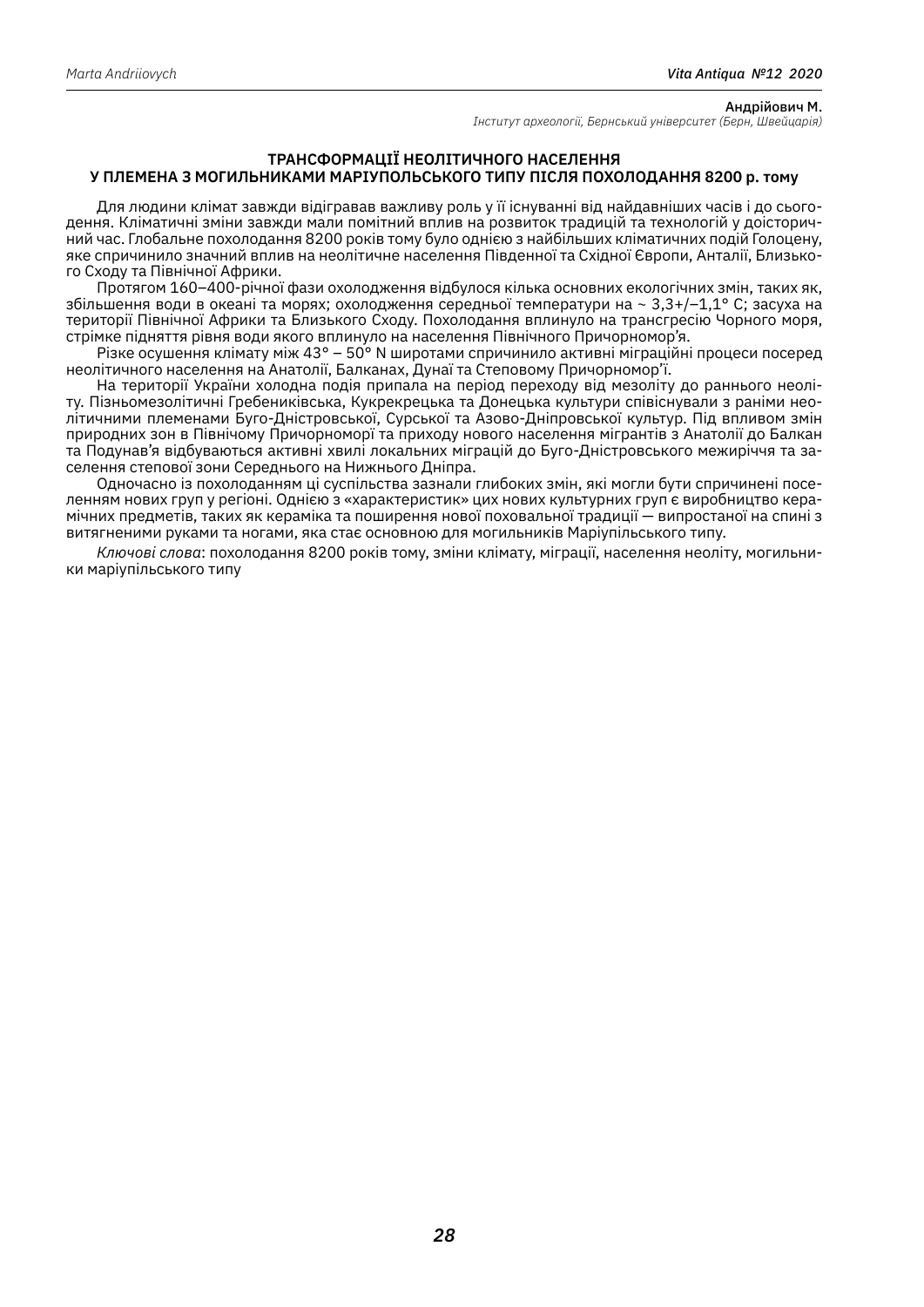

Fig. 1. The cooling event 8.2 ky BP (after Morrill et all, 2013)